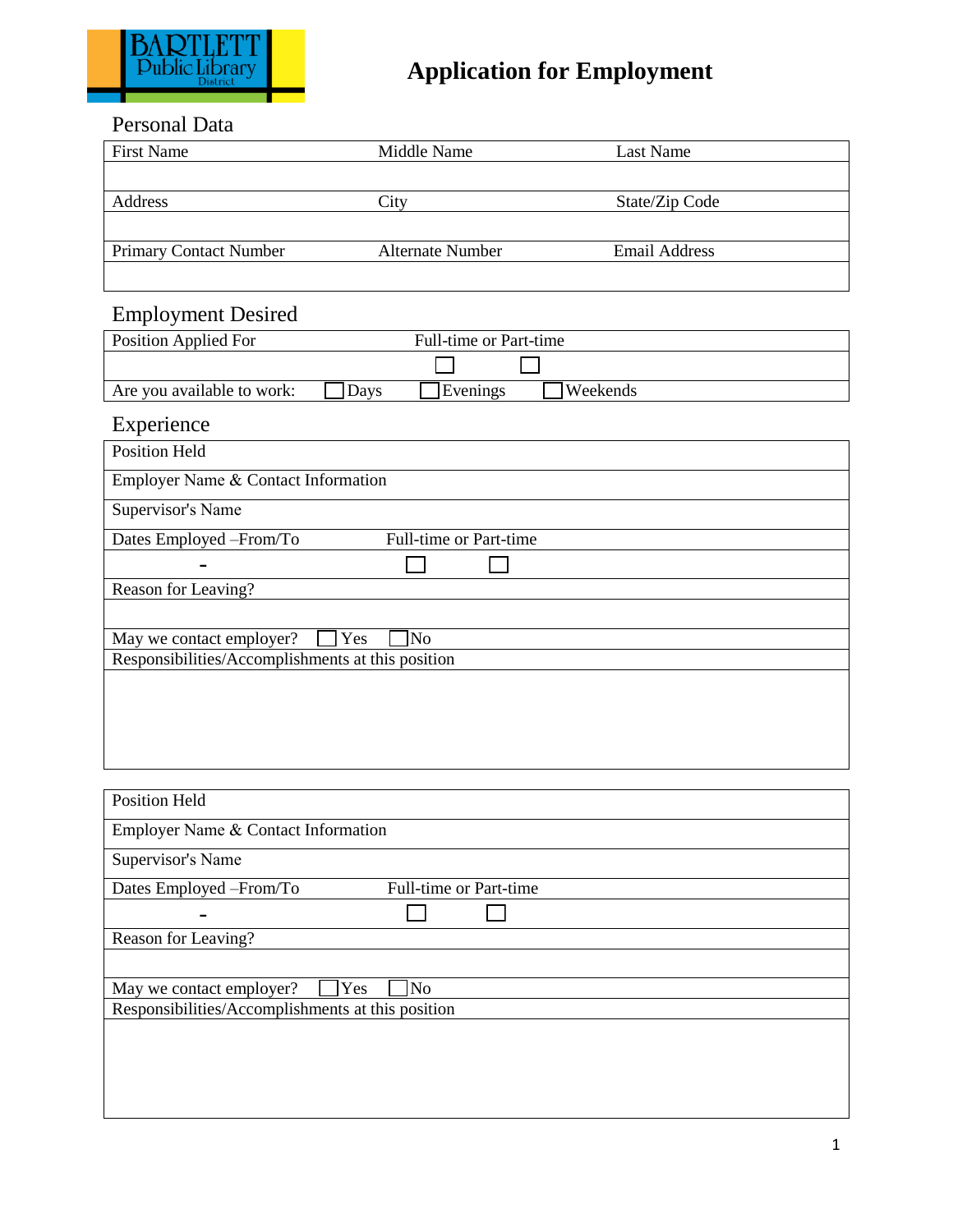

| <b>Position Held</b>                              |     |                        |
|---------------------------------------------------|-----|------------------------|
| Employer Name & Contact Information               |     |                        |
| Supervisor's Name                                 |     |                        |
| Dates Employed - From/To                          |     | Full-time or Part-time |
|                                                   |     |                        |
| Reason for Leaving?                               |     |                        |
|                                                   |     |                        |
| Yes<br>May we contact employer?                   | No. |                        |
| Responsibilities/Accomplishments at this position |     |                        |
|                                                   |     |                        |
|                                                   |     |                        |
|                                                   |     |                        |
|                                                   |     |                        |

Summarize job-related skills and qualifications acquired from employment or other experience:

Describe any job-related training, internships, skills, and extracurricular activities:

List professional memberships, volunteer experience, and community activities: You may exclude memberships which indicate race, color, religion, gender, national origin, disabilities, or other protected status.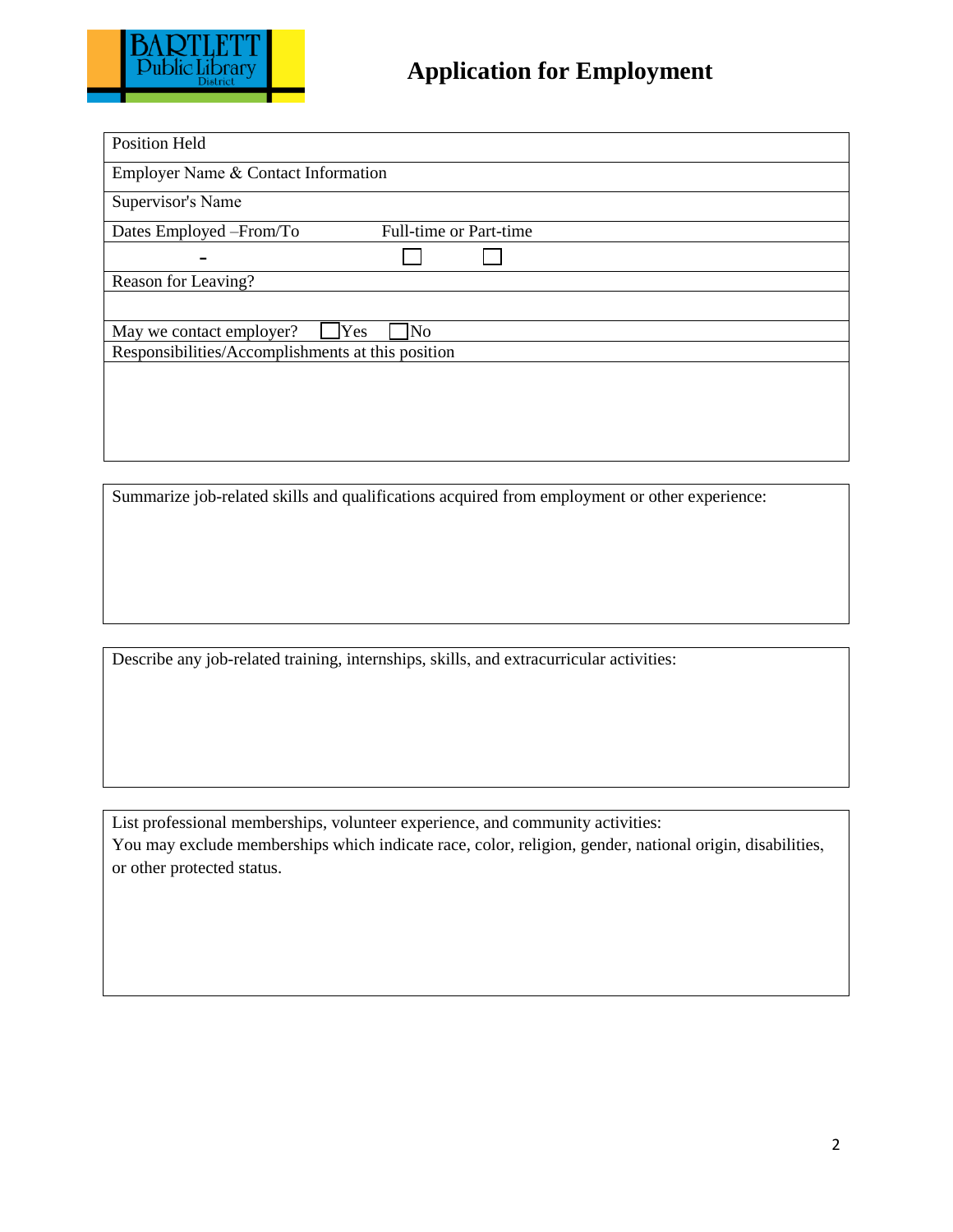

## Education

| High School<br>Attended | ocation_ | Graduation Status |
|-------------------------|----------|-------------------|
|                         |          |                   |

#### Colleges, Universities and Technical Schools Attended

| Name and location | Course of Study | Degree Received |
|-------------------|-----------------|-----------------|
|                   |                 |                 |
|                   |                 |                 |
|                   |                 |                 |
|                   |                 |                 |

### Language Skills

| Do you know any language |        |      |      |  |
|--------------------------|--------|------|------|--|
| other than English?      | Fluent | Good | Fair |  |
|                          |        |      |      |  |
|                          |        |      |      |  |
|                          |        |      |      |  |
|                          |        |      |      |  |

### Professional References

|                           | Reference 1 of 3 | Reference 2 of 3 |
|---------------------------|------------------|------------------|
| Name                      |                  |                  |
| Primary Contact Number    |                  |                  |
| Email                     |                  |                  |
| Relationship to Candidate |                  |                  |
| <b>Years Known</b>        |                  |                  |
|                           | Reference 3 of 3 |                  |
| Name                      |                  |                  |
| Primary Contact Number    |                  |                  |
| Email                     |                  |                  |
| Relationship to Candidate |                  |                  |
| <b>Years Known</b>        |                  |                  |